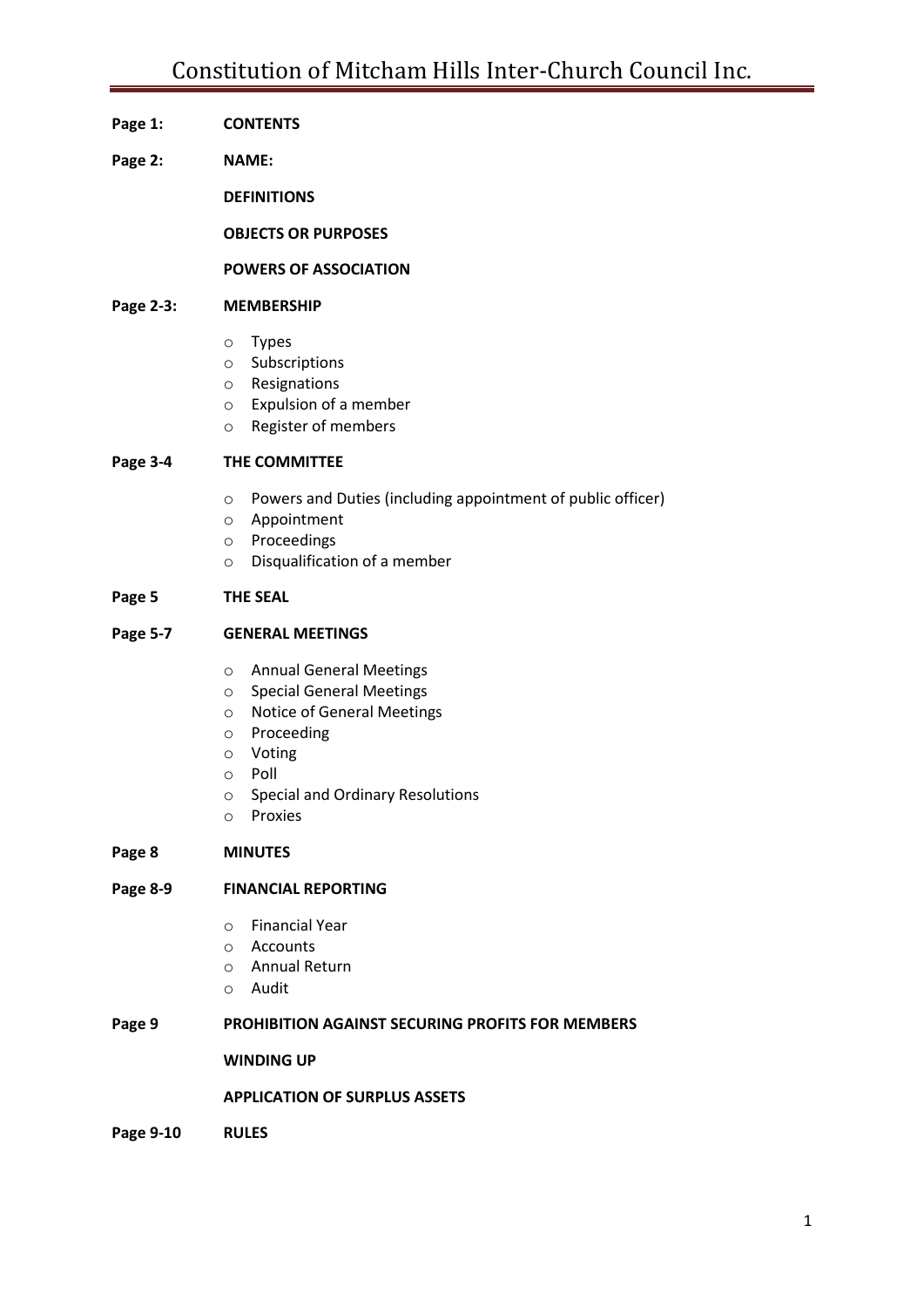The name of the incorporated association is "Mitcham Hills Inter-Church Council Inc." referred to herein as "The Council".

# **1. DEFINITIONS:**

In these rules;

- o "executive" means the committee of management of The Council
- o "general meeting" means a general meeting of members of association convened in accordance with these rules
- o "member" means a member congregation of The Council
- o "the Act" means Association Incorporation Act 1985
- o "special resolution" means a special resolution defined in the Act
- o "month" shall mean a calendar month

# **2. OBJECTS OR PURPOSES OF THE COUNCIL**

The objects of the council are to;

- a) Foster Christian fellowship and mutual understanding
- b) Work together to serve the community and make Christian action effective wherever possible
- c) Seek to do together those things which our common mission indicates are better done together, other than those things which our present divisions require us to do separately
- d) As appropriate, employ chaplains for the various schools in the Mitcham Hill area. Such appointments to be made in conjunction with the individual schools and the Schools' Ministry Group.

## **3. POWERS OF ASSOCIATION**

The council shall have all the powers conferred by section 25 of the Act.

## **4. MEMBERSHIP**

Membership shall be open to all congregations of those churches in the Mitcham Hills Area which acknowledge Jesus Christ as Lord and Saviour and apply for membership in the manner approved by The Council.

## 4.2 **SUBSCRIPTIONS**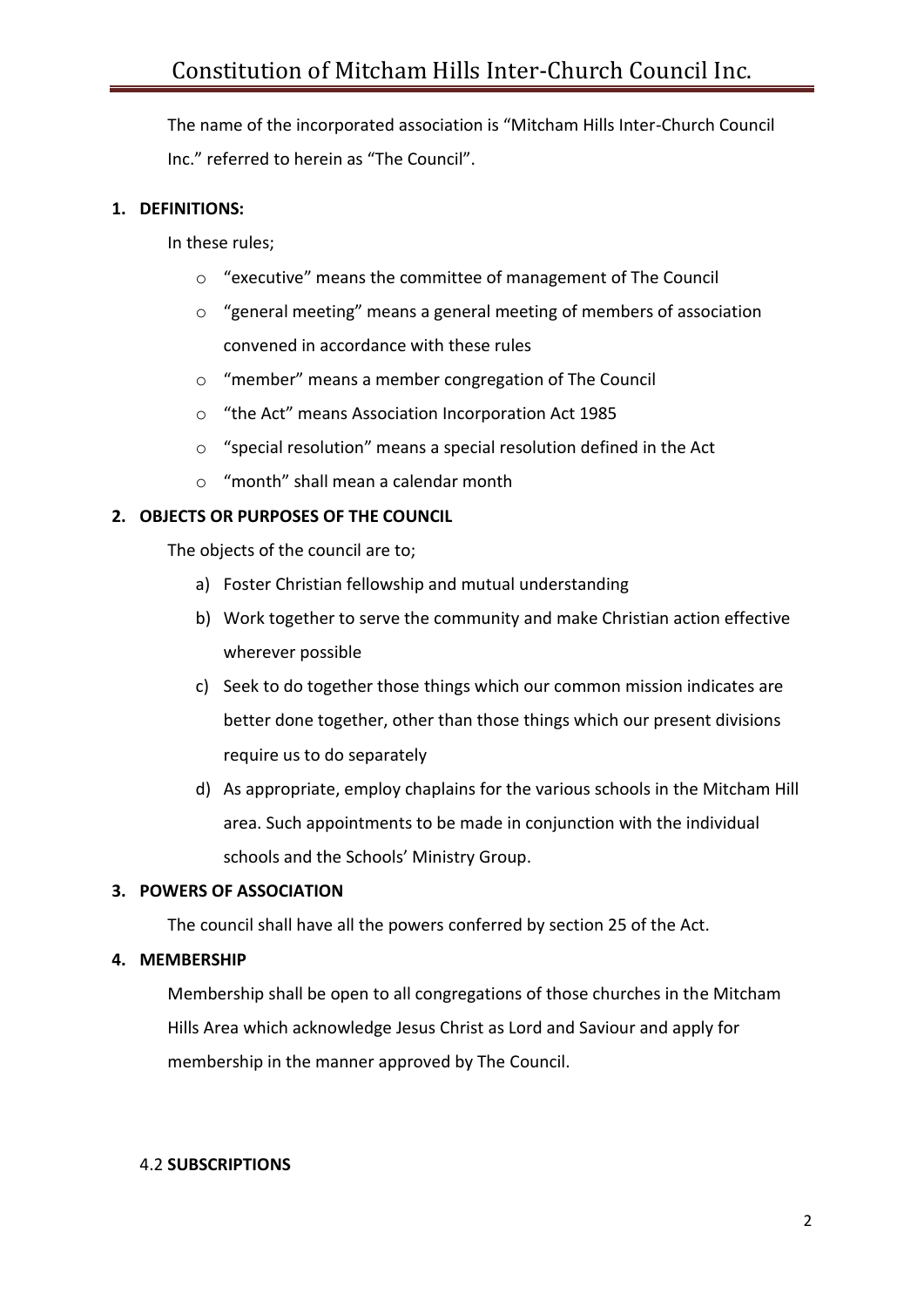- a) The subscription fees for membership shall be such sum, (if any), as the members shall determine from time to time in general meeting.
- b) The subscription fees shall be payable annually on 1 January or at such other time as the committee shall determine.
- c) Any member whose subscription is outstanding for more than three months after the due date for payment shall cease to be a member of the association, provided always that the committee may reinstate such membership on such terms as it thinks fit.

## 4.3 **RESIGNATIONS**

A member may resign from membership of The Council by giving written notice thereof to the secretary or public officer of The Council. Any member so resigning shall be liable for any outstanding subscriptions which may be recovered as a debt due to The Council.

### 4.4 **REGISTER OF MEMBERS**

A register of members must be kept and contain:

- 1) The name and address of each member
- 2) The date on which each member was admitted to The Council; and
- 3) If applicable, the date of, and reason(s) for, termination of membership.
- 4) The names and addresses of appointed representative(s) of each member from time to time.

## **5. POWERS AND DUTIES**

- a) The affairs of The council shall be managed and controlled by The Council which in addition to any powers and authorities conferred by these rules may exercise all such powers and do all such things as are within the objects of The Council, and are not by the Act or by these rules required to be done by the association in general meeting.
- b) The Council has the management and control of the funds and other property of The Council.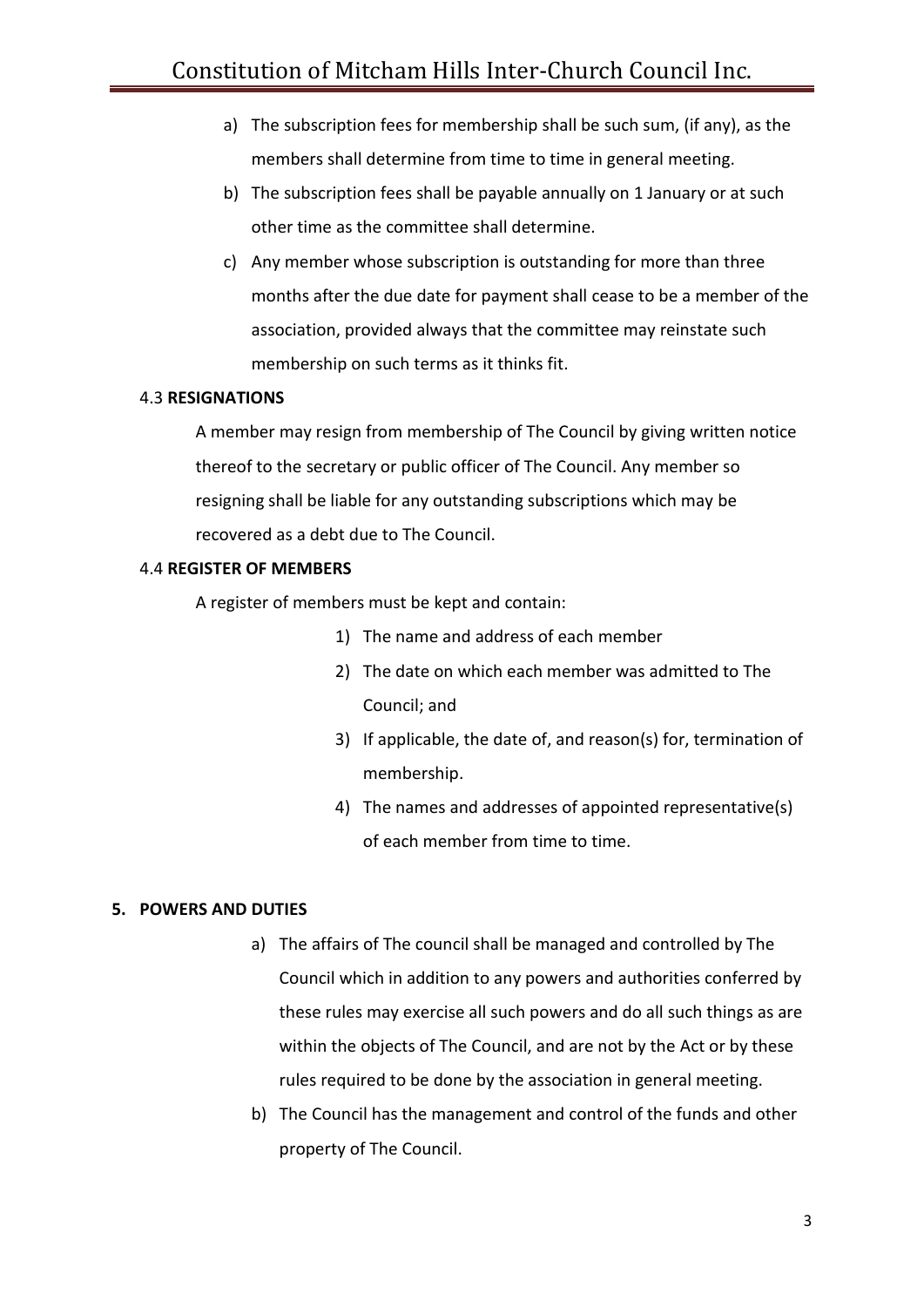- c) The Council shall have authority to interpret the meaning of these rules and any other matter relating to the affairs of The Council on which these rules are silent.
- d) The Council shall appoint a public officer as required by the Act.

# 5.2 **EXECUTIVE**

- a) The executive shall be comprised of a chairperson, deputy chairperson, secretary and treasurer.
- b) An executive member shall be a natural person and as appointed representative of a member of The Council.
- c) The first executive of the association shall be comprised of such persons as hold office prior to incorporation. The first executive shall hold office until the first annual general meeting after incorporation.
- d) A retiring executive member shall be eligible to stand for re-election. No person shall be eligible to stand for re-election unless a member of The Council has nominated that person at least 28 days before the annual general meeting by delivering the nomination of that person to the secretary of The Council. The nomination shall be signed by the proposer and by the nominee.
- e) Notice of all persons seeking election to the executive shall be given to all members of The Council with the notice calling the meeting at which the election is to take place.
- f) The Council may appoint a suitable person to fill a casual vacancy, and such person shall hold office until the next annual general meeting.

## 5.3 **POWERS AND PROCEEDINGS OF EXECUTIVE**

- a) The executive shall meet together for the dispatch of business bi-monthly or as required.
- b) Questions arising at any meeting of the executive shall be decided by the majority of votes, and in the event of equality of votes the chairperson shall have a casting vote.
- c) A quorum for a meeting of the executive shall be three members of the executive.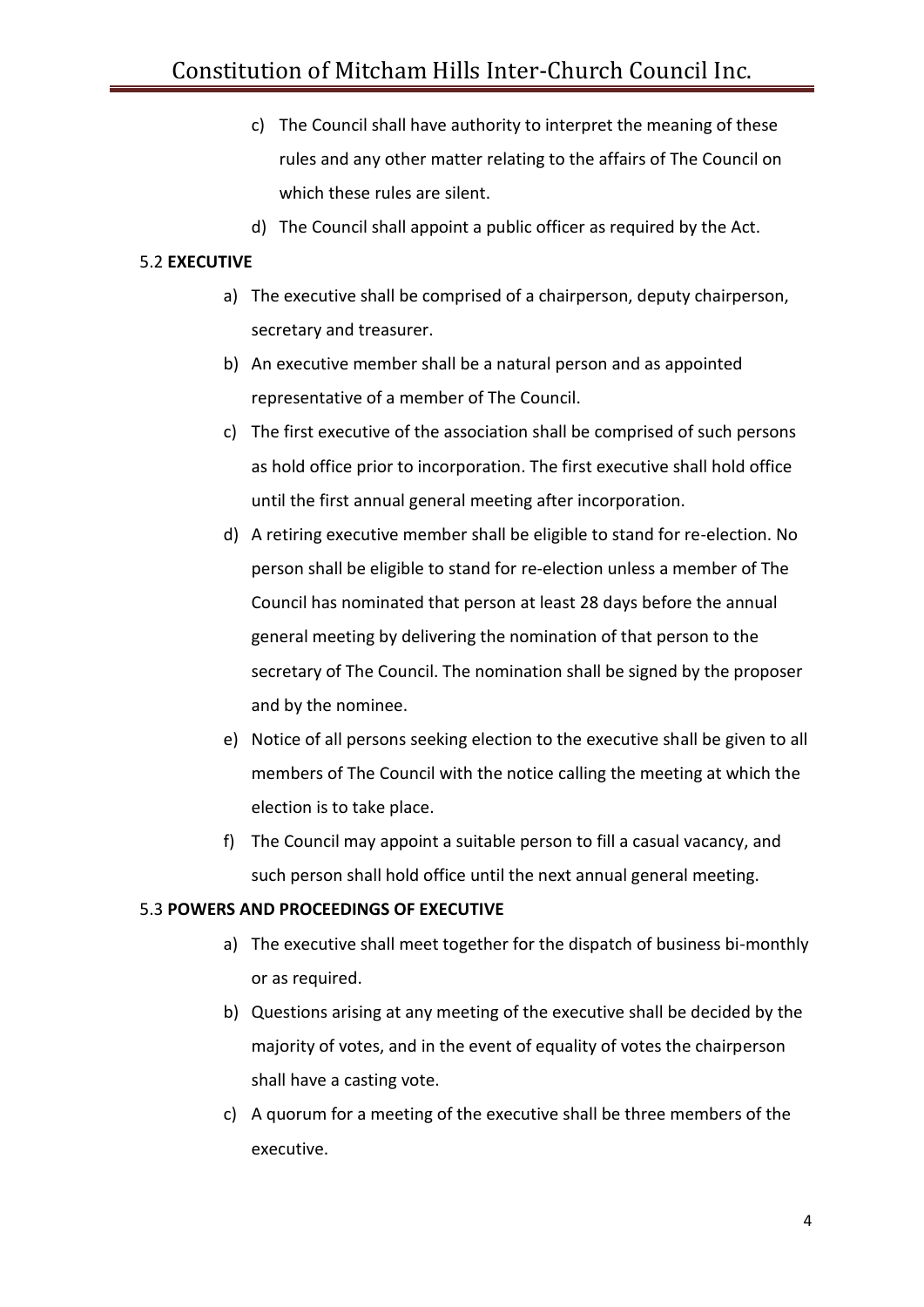- d) A member of the executive having a direct or indirect pecuniary interest in a contract or proposed contract, with The Council must disclose the nature and extent of that interest to the executive as required by the Act, and shall not vote with respect to that contract or proposed contract. The member of the executive must disclose the nature and extent of his or her interest in the contract at the next general meeting of The Council.
- e) Meetings of the executive may be called by any member of The Council who can show cause that there is an item of business which may not be left until the time of the next Council meeting. The meeting shall be competent to conduct business on that item only.
- f) The executive may be empowered by The Council to meet and conduct business as required.

# 5.4 **DISQUALIFICATION OF EXECUTIVE MEMBERS**

The office of an executive member shall become vacant if an executive member is:

- o Disqualified from being an executive member by the Act
- o Permanently incapacitated by ill health
- o Absent without apology for more than four meetings in a financial year
- o No longer the duly appointed representative of a council member

## **6. THE SEAL**

The Council shall have a common seal upon which its corporate name shall appear in legible characters.

The seal shall not be used without the express authorisation of the executive, and every use of the seal shall be recorded in the minute book of The Council. The affixing of the seal shall be witnessed by any two members of the executive.

## **7. GENERAL MEETINGS**

## **8.1 ANNUAL GENERAL MEETINGS**

a) The committee shall call an annual general meeting in accordance with the Act and these rules.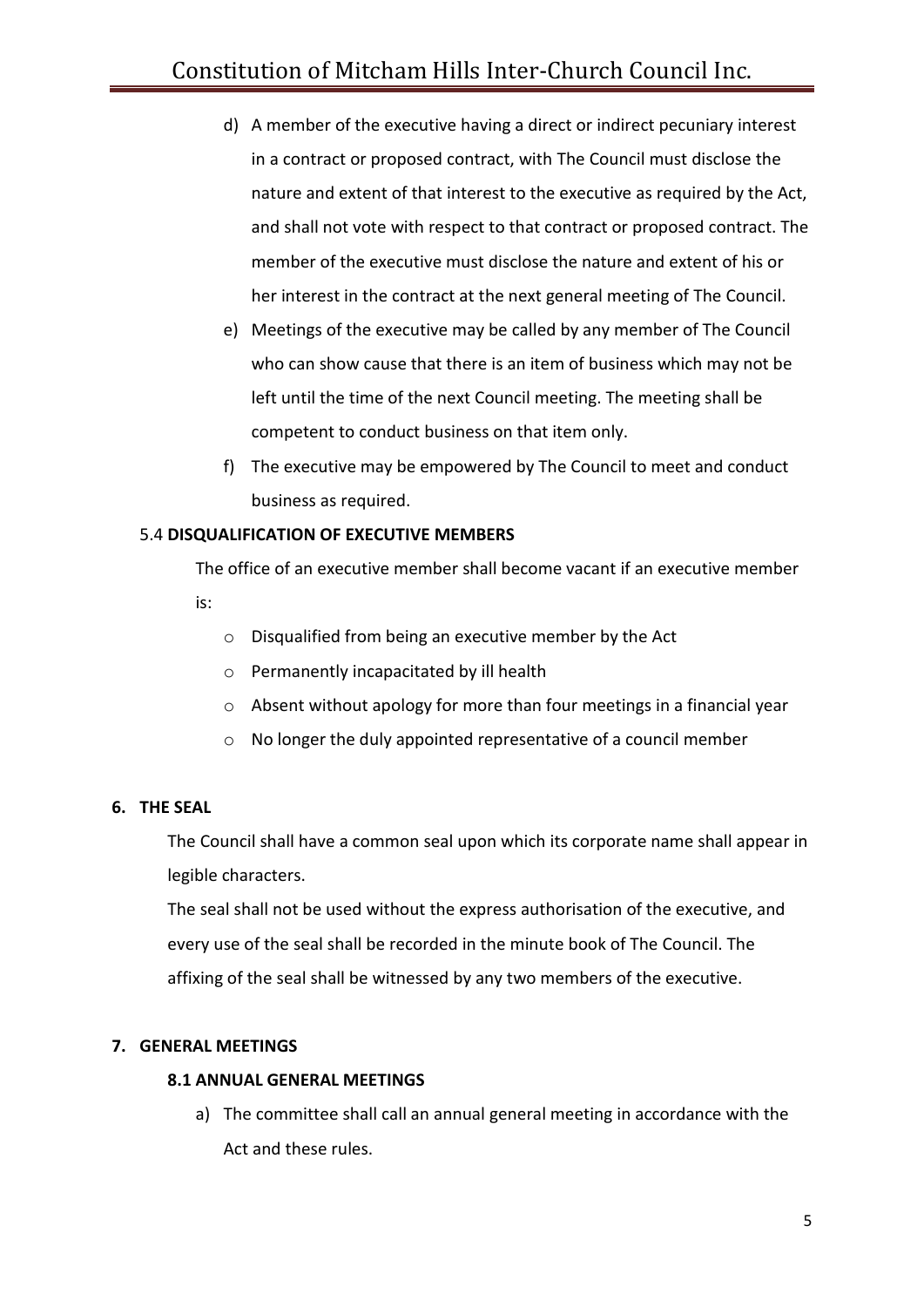- b) The first annual general meeting shall be held within 18 months after the incorporation of the association, and thereafter within five months after the end of the financial year.
- c) The order of the business meeting shall be:
	- 1) The confirmation of the minutes of the previous annual general meeting and of any special general meeting held since that meeting.
	- 2) The consideration of the accounts and auditor's report (if auditor's report is required)
	- 3) The election of committee members
	- 4) The appointment of auditors (if required see rule 10.5)
	- 5) Any other business requiring consideration by the association in general meeting.

## 7.2 **GENERAL MEETINGS**

The executive may call a general meeting of the association at any time as required but shall call a general meeting at least four times per year.

## 7.3 **NOTICE OF GENERAL MEETINGS**

- a) Subject to 8.3b, at least 14 days notice of any general meeting shall be given to members. The notice shall set out where and when the meeting will be held, and particulars of the nature and order of business to be transacted at the meeting.
- b) Notice of a meeting at which a special resolution is to be proposed shall be given at least 21 days prior to the date of the meeting.
- c) A notice may be given by the council to any member by serving the member with the notice personally, or by sending it by post to the address appearing in the register of members or by email. (See rule 5.4)
- d) Where a notice is sent by post:
	- I. The serving is effected by properly addressing, prepaying and posting a letter or packet containing the notice; and
	- II. Unless the contrary is proved, service will be taken to have been effected at the time at which the letter or packet would be delivered in the ordinary course of the post.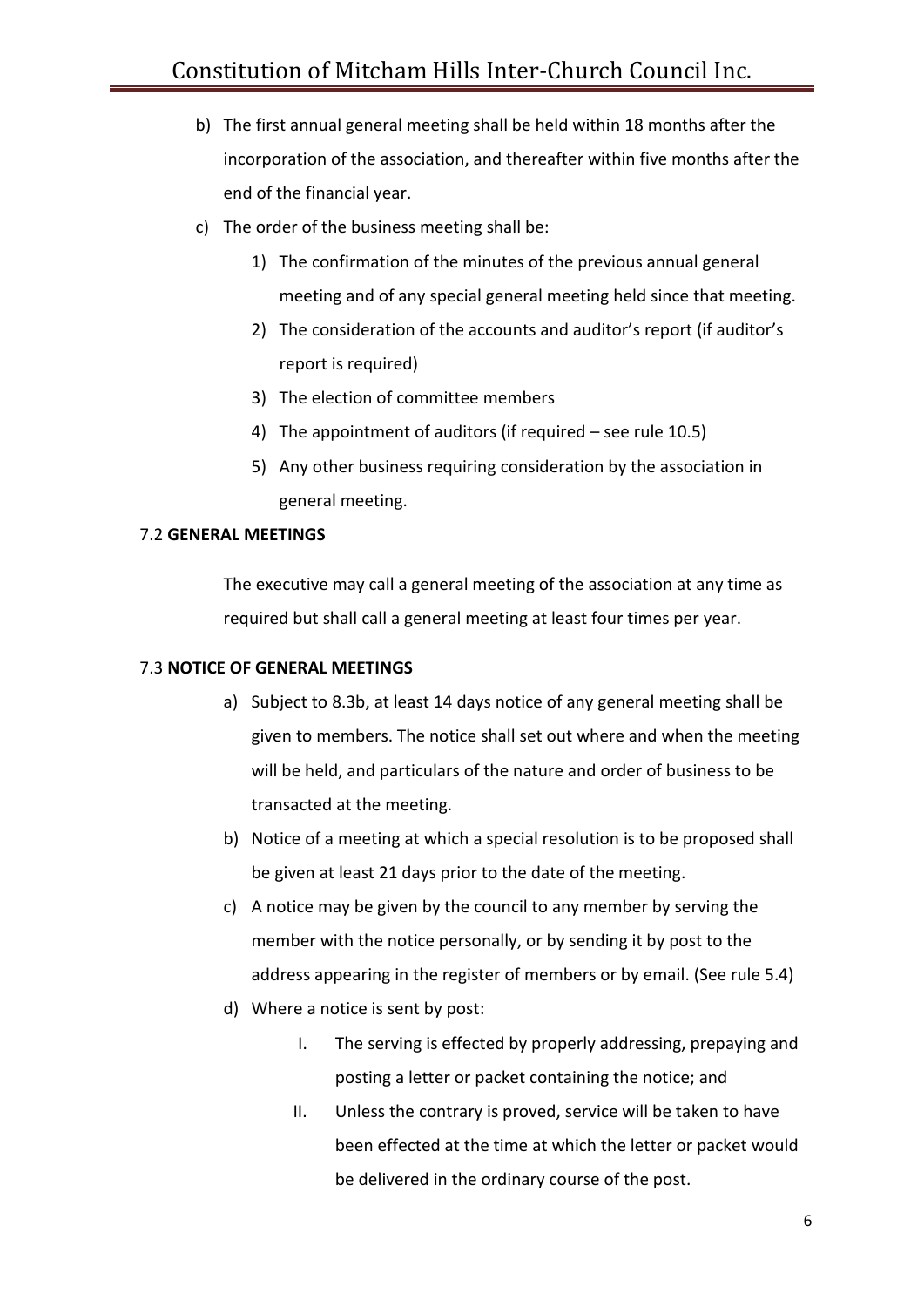# 7.4 **PROCEEDINGS AT GENERAL MEETINGS**

- a) One representative each from sixty percent of member congregations shall constitute a quorum for the transaction of business at any general meeting.
- b) If within 30 minutes after the time appointed for the meeting a quorum of members is not present, the meeting shall stand adjourned to the same day of the next week, at the same time and place and if at such adjourned meeting a quorum is not present within 30 minutes of the time appointed for the meeting the members present shall form a quorum.
- c) Subject to 8.4d, the chairperson shall preside as chairperson at a general meeting of the council.
- d) If the chairperson is not present within 5 minutes after the time appointed for holding the meeting, or he or she declines to take or retires from the chair, the members may choose a committee member or one of their own number to be the chairperson for that meeting.

## 7.5 **VOTING AT GENERAL MEETINGS**

- a) Subject to these rules, every representative of a member of the council has one vote at a meeting of the council.
- b) Subject to these rules, a question for decision at a general meeting, other than a special resolution, must be determined by a majority of the representatives of members who vote in person or, where proxies are allowed, by proxy at that meeting.
- c) A question for decision at a general meeting must be determined by a show of hands.

## 7.6 **SPECIAL AND ORDINARY RESOLUTION**

- a) A special resolution is a special resolution as defined in the Act.
- b) An ordinary resolution is a resolution passed by a simple majority at a general meeting.

## 7.7 **REPRESENTATIVES**

A member shall be entitled to be represented by all ministers and up to two lay persons who may attend and vote at any meeting of the council.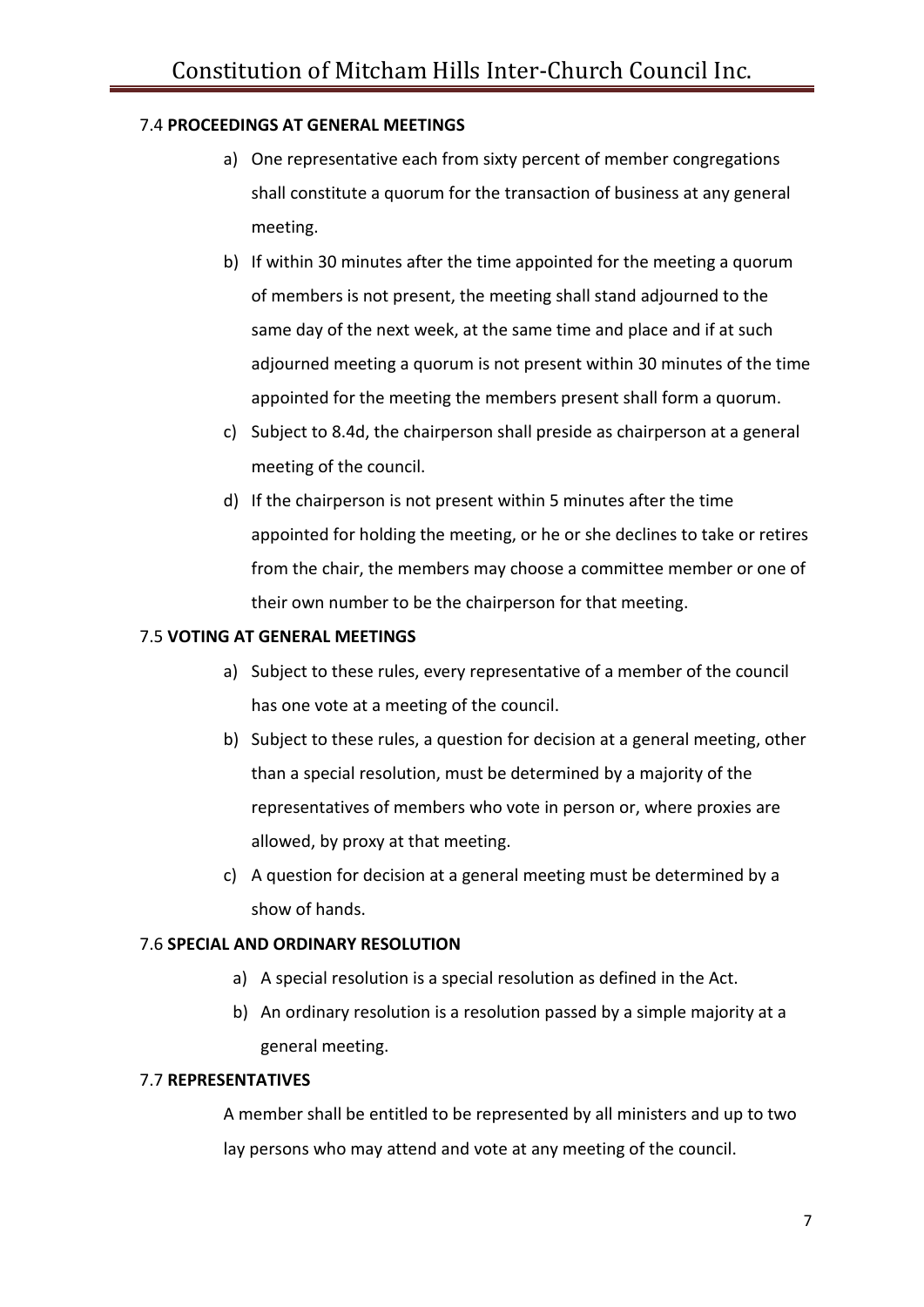### **8. MINUTES**

- a) Proper minutes of all proceedings of general meetings of the council and of meetings of the executive, shall be entered within one month after the relevant meeting in the minute books kept for that purpose.
- b) The minutes kept pursuant to this rule must be confirmed by the members of the council or the members of the executive (as relevant) at a subsequent meeting.
- c) The minutes kept pursuant to this rule shall be signed by the chairperson of the meeting at which the proceedings took place or by the chairperson of the next succeeding meeting at which the minutes are confirmed.
- d) Where minutes are entered and signed they shall, until the contrary is proved, be evidence that the meeting was convened and duly held, that all proceedings held at the meeting shall be deemed to have been duly held, and that all appointments made at the meeting shall be deemed valid.

#### **9. FINANCIAL REPORTING**

#### 10.1. **FINANCIAL YEAR**

The first financial year of the association shall be period ending the  $31<sup>st</sup>$ December after incorporation, and thereafter a period of 12 months commencing on  $1<sup>st</sup>$  January and ending on  $31<sup>st</sup>$  December o0f each year.

#### 9.2 **ACCOUNTS TO BE KEPT**

The association shall keep and retain such accounting records as are necessary to correctly record and explain the financial transactions and financial position of the association in accordance with the Act.

#### 9.3 **ACCOUNTS AND REPORTS TO BE LAID BEFORE MEMBERS**

The accounts, together with the auditor's report on the accounts, the committee's statement and the committee's report, shall be laid before members at the annual general meeting. (Refer to section 35(6) of the Act)

#### 9.4 **ANNUAL RETURN**

If required by the Act,

the annual (periodic) return shall be lodged with the Office of Consumer and Business affairs within six months after the end of each financial year. It must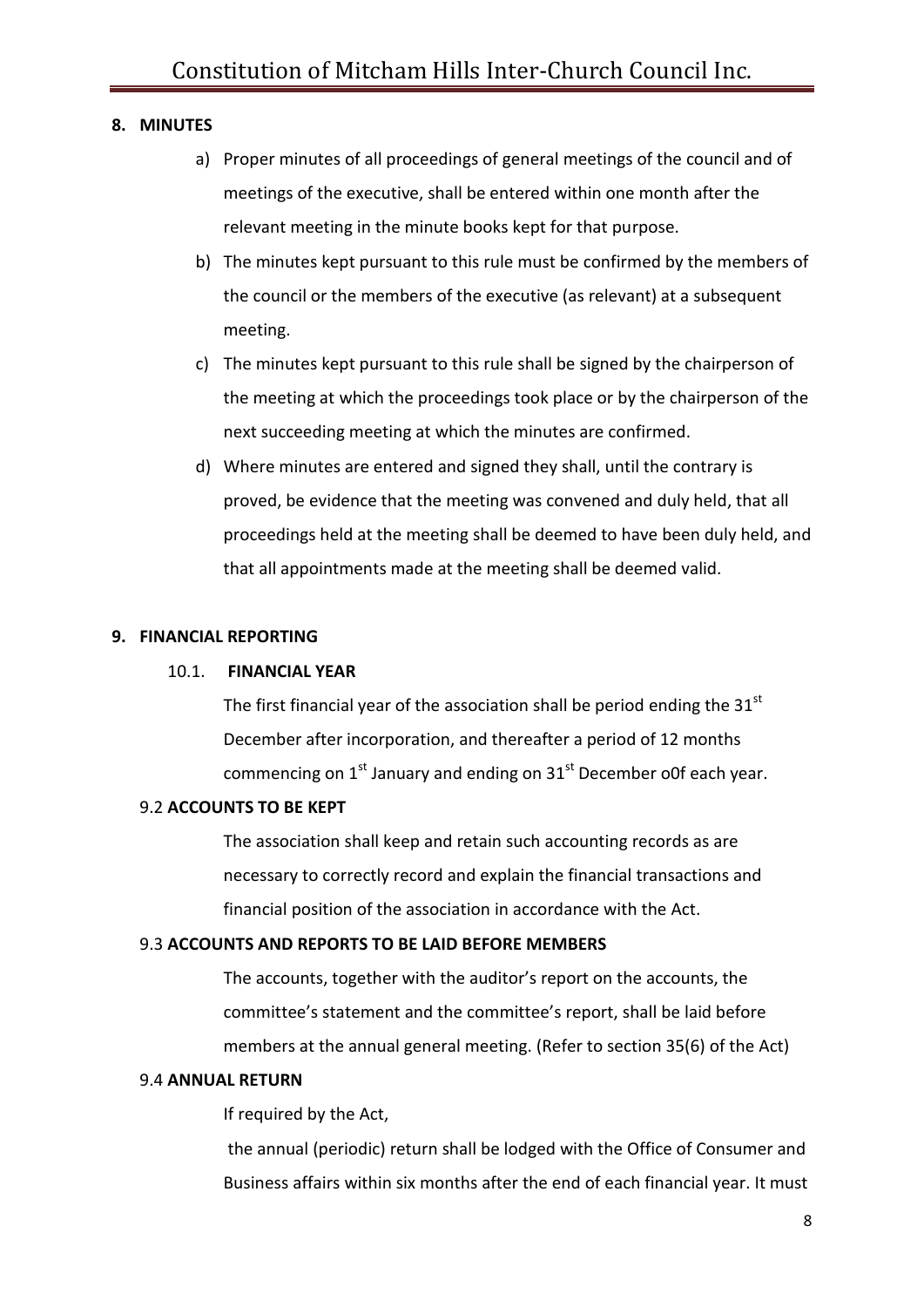be accompanied by a copy of the accounts, the auditor's report, the committee statement and the committee's report. (Refer to section 36(1) of the Act)

# 9.5 **APPOINTMENT OF AUDITOR**

Only is required by the Act or otherwise determined by the council,

- a) At each annual general meeting, the members shall appoint a person to be the auditor of the association.
- b) The auditor shall hold office until the next annual general meeting and is eligible for re-appointment.
- c) If an appointment is not made at the annual general meeting, the committee shall appoint an auditor for the current financial year.

# **10. PROHIBITION AGAINST SECURING PROFITS FOR MEMBERS**

The income and capital of the association shall be applied exclusively to the promotion of its objects and no portion shall be paid or distributed directly or indirectly to members or their associates except as bona fide remuneration of a member for services rendered or expenses incurred on behalf of the association.

## **11. WINDING UP**

The council may be wound up in the manner provided for in the Act.

## **12. APPLICATION OF SURPLUS ASSETS**

- a) If after winding up the association there remains "surplus assets" as defined in the Act, such surplus assets shall be distributed to any organisation which has similar objects and has rules which prohibit the distribution of its assets and income to its members.
- b) Such organisation or organisations shall be identified and determined by a resolution of members in a general meeting.

#### **13. RULES**

These rules may be altered (including an alteration of the council's name) by a special resolution of the council. This rule includes recision or replacement of substitute rules.